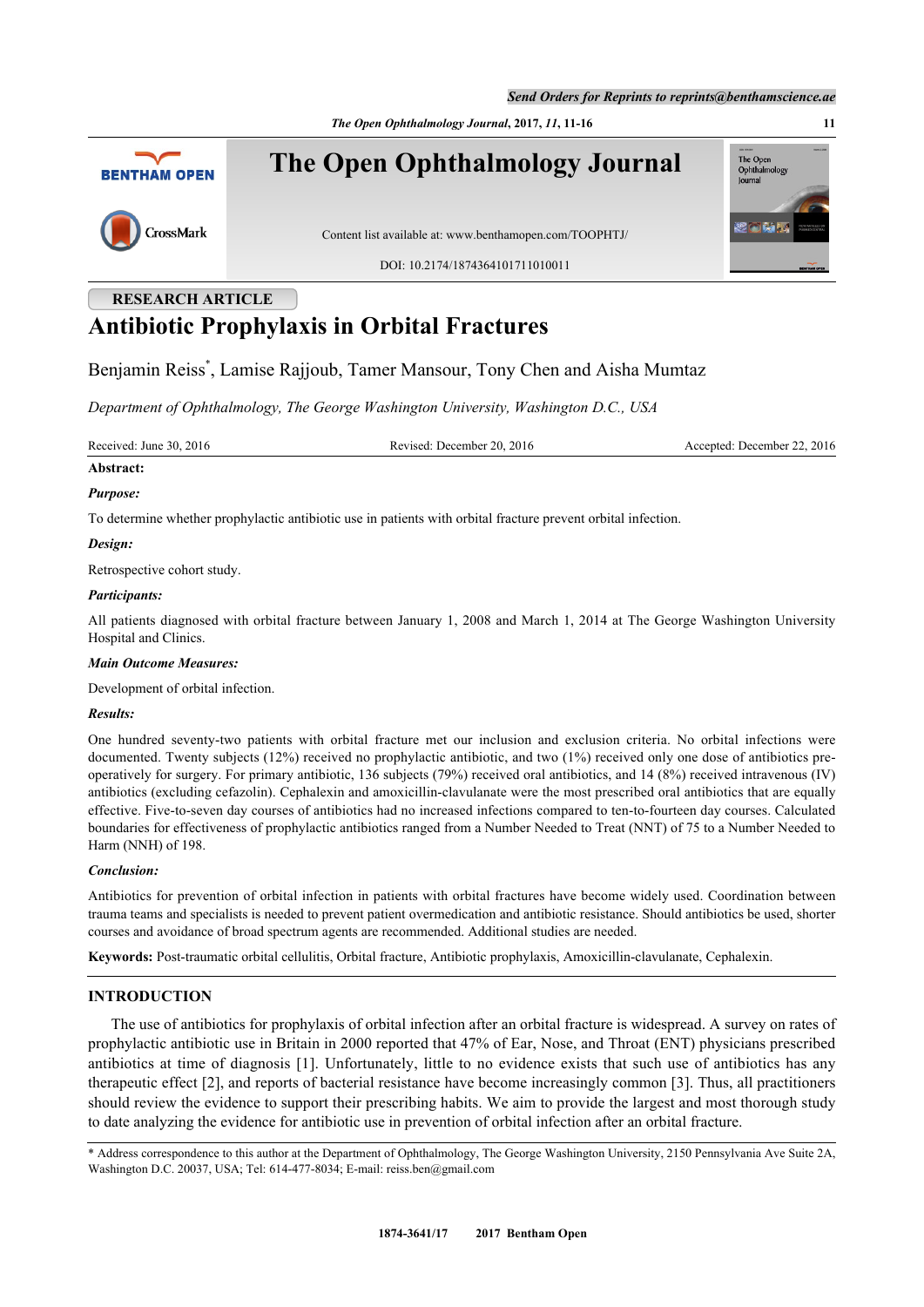### **METHODS**

Institutional Review Board approval was obtained, and the study was HIPPA compliant. A medical record review was performed of all patients who were treated at The George Washington University (GWU) Department of Ophthalmology and Otolaryngology (ENT) clinics for an orbital fracture between January 1, 2008 and March 1, 2014. A computer database search using ICD-9 codes 802.0, 802.1, 802.4, 802.5, 802.6, 802.7, 802.8, and 802.9 generated a list of potential subjects; two independent researchers subsequently reviewed each chart, and discordant results were double checked for accuracy. Inclusion criteria consisted of having an orbital fracture (medial, lateral, floor, and/or orbital roof fracture) diagnosed with Computerized Tomography (CT) imaging at the GWU Emergency Department or at a different emergency department if adequate scanned records were present. Subjects were excluded from the study if they had co-morbid conditions necessitating the use of therapeutic antibiotics not solely for the purpose of orbital infection prophylaxis. Additionally, ICD-9 codes of 376.00 and 376.01 were searched to make sure no cases of orbital infection were missed.

Prophylactic antibiotics were defined as antibiotic use for the prevention of orbital infection started within five days of diagnosis of orbital fracture. Corticosteroid use was documented if more than one dose of oral or IV steroids were given within the first week of diagnosis of orbital fracture. All CT findings were collected from the radiologist's final report. Statistical analysis was performed using the one-tailed two-proportion z-test using Microsoft Excel.

#### **RESULTS**

Patients in our study ranged in age from 17 to 91, with an average age of 39 years. One hundred twenty-two patients (70%) were male, and 50 (30%) were female.

One hundred ninety-four cases of orbital fracture were identified. Fourteen patients received antibiotics not solely for the purpose of prophylaxis and thus were excluded. We excluded an additional eight cases due to inadequate records; all of these cases received initial treatment at an emergency department other than GWU. Thus, 172 cases met our inclusion and exclusion criteria. No cases of orbital infection were identified in our study. Thirty percent of patients had follow up longer than 3 months,  $20\%$  between 1 and 3 months, 18% between 2 weeks and 1 month,  $20\%$  between 1 and 2 weeks, and 12% less than 1 week.

Sixty-one subjects received a course of steroids to reduce swelling, and one patient was on prednisone chronically, resulting in 62 patients that were immunosuppressed. Patients who received steroids were more likely to receive antibiotics: One of 20 patients (5%) who did not receive antibiotics received steroids, and 61 of 152 patients (40%) who received antibiotics also received steroids.

Since many subjects in our study received more than one antibiotic, the longest course given was recorded as the primary antibiotic. As shown in Table **[1](#page-1-0)**, additional courses were recorded as well. Twenty subjects (12%) received no prophylactic antibiotic, and 2 (1%) received only one dose of antibiotics pre-operatively for surgery. For primary antibiotic, 136 (79%) received oral antibiotics, and 14 (8%) received intravenous (IV) antibiotics (excluding cefazolin). Cefazolin was counted separately from other stronger IV antibiotics to avoid misrepresenting the percentage of broadspectrum IV antibiotics prescribed. A total of 29 subjects (14%) received IV antibiotics at some point during the first week for prophylaxis. In addition, 25% of subjects received two different antibiotics, 7% received three antibiotics, and one subject received four antibiotics.

<span id="page-1-0"></span>**Table 1. Type of Antibiotics Given: Data represent the number of subjects who received each antibiotic. 1st, 2nd, and 3rd additional indicate the number of subjects who received a second, third, and fourth antibiotic in addition to the primary antibiotic, respectively. One patient received two full oral courses of antibiotics with both being counted as primary, resulting in 173 total primary cases.**

| <b>Type</b>             | Primary | 1 <sup>st</sup> Additional | $2nd$ Additional | 3 <sup>rd</sup> Additional |
|-------------------------|---------|----------------------------|------------------|----------------------------|
| No Antibiotic           | 20      |                            |                  |                            |
| <b>OR</b> Antibiotics   |         |                            |                  |                            |
| Penicillin              |         |                            |                  |                            |
| Azithromycin            |         |                            |                  |                            |
| Cefazolin               |         | 22                         |                  |                            |
| Cephalexin              | 55      |                            |                  |                            |
| Amoxicillin             | 12      |                            |                  |                            |
| Amoxicillin-Clavulanate | 46      |                            |                  |                            |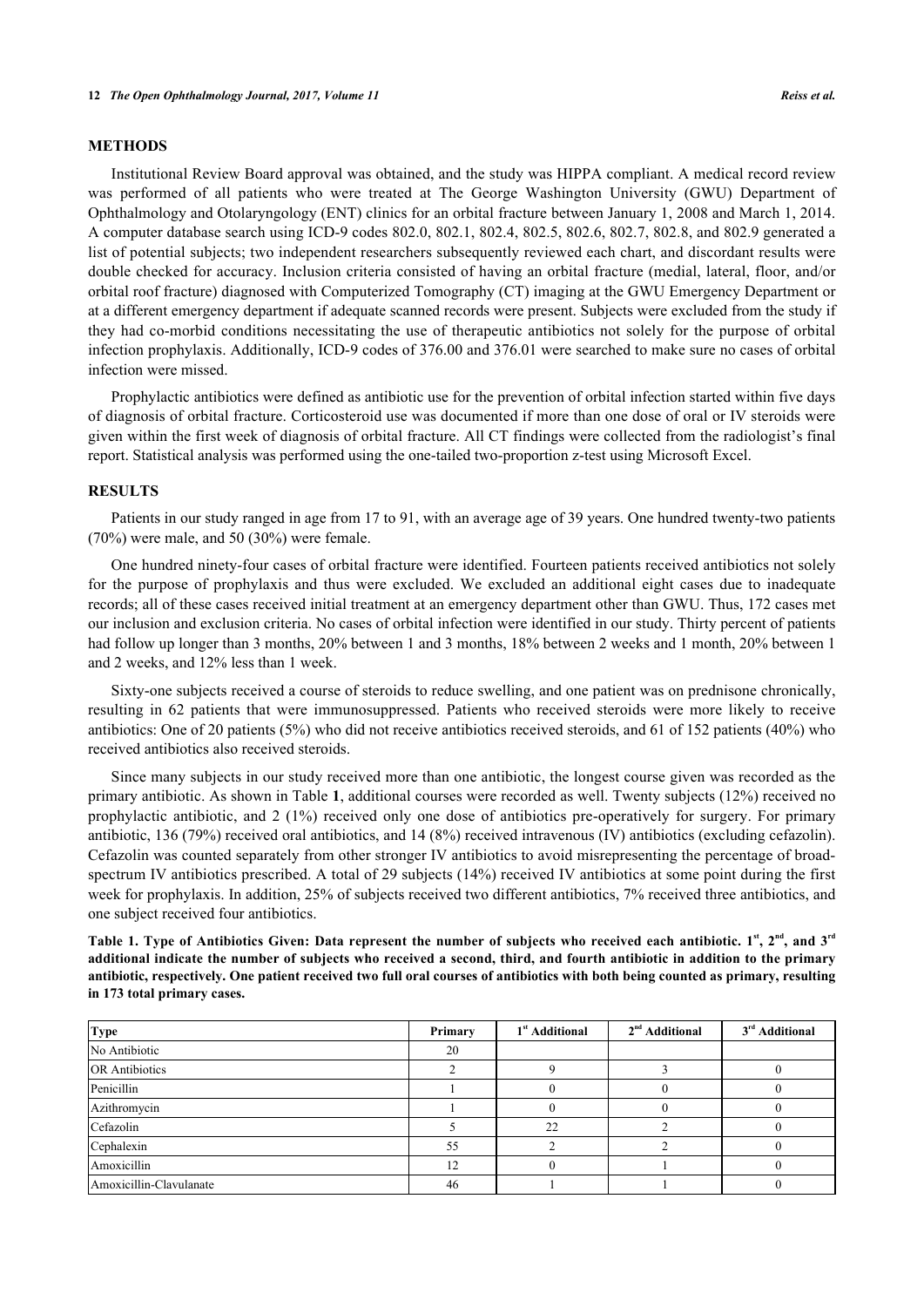*(Table ) contd.....*

| <b>Type</b>             | Primary | 1 <sup>st</sup> Additional | $2nd$ Additional | 3 <sup>rd</sup> Additional |
|-------------------------|---------|----------------------------|------------------|----------------------------|
| Ciprofloxacin           |         |                            |                  |                            |
| Levofloxacin            |         |                            |                  |                            |
| Cefdinir                |         |                            |                  |                            |
| Clindamycin             | 14      |                            |                  |                            |
| Clindamycin-IV          | 10      |                            |                  |                            |
| Ampicillin/Sulbactam    |         |                            |                  |                            |
| Piperacillin/Tazobactam |         |                            |                  |                            |
| Ceftriaxone             |         |                            |                  |                            |
| Vancomycin              |         |                            |                  |                            |

The most common primary antibiotics prescribed were cephalexin (55 subjects) and amoxicillin-clavulanate (46 subjects). Table **[2](#page-2-0)** shows the duration of antibiotic course for the four most commonly prescribed antibiotics. Based on our data, a five-to-seven day course was as effective as a ten-to-fourteen day course.

<span id="page-2-0"></span>**Table 2. Duration of Main Oral Antibiotic Regimens: Data is given in number of subjects who received each duration course. A small percentage of antibiotic course durations were unknown, which is the reason for any discrepancy between Tables 1 and 2.**

<span id="page-2-1"></span>

| <b>Antibiotic</b>       | 5 day | 7 day        | 10 day | 14 day |
|-------------------------|-------|--------------|--------|--------|
| Cephalexin              |       | 30           | . .    |        |
| Amoxicillin-Clavulanate |       | $\sim$<br>20 |        |        |
| Amoxicillin             |       |              |        |        |
| Clindamycin             |       |              |        |        |



Fig. (1). Orbital Fractures by Location. Data are given in percentages.  $Sup = superior wall$ , Med = medial wall, Inf = inferior wall, Lat = lateral wall

<span id="page-2-2"></span>All 194 patients were included for orbital fracture analysis. The most common fracture by location was the orbital floor (20.6% and 30.1% on the right and left, respectively). Interestingly, all left-sided fractures were more common than right-sided fractures when analyzed in aggregate (p<0.01), as depicted in Fig. (**[1](#page-2-1)**). When each wall was analyzed separately, only lateral ( $P<0.05$ ) and inferior ( $p<0.01$ ) orbital fractures were significantly more common on the left compared to the right. Although the medial wall of the orbit is much weaker than the lateral wall, both were fractured at nearly identical rates, possibly due to the lateral wall's increased vulnerability to trauma (such as a fist). Table **[3](#page-2-2)** shows the breakdown by type of fracture and location.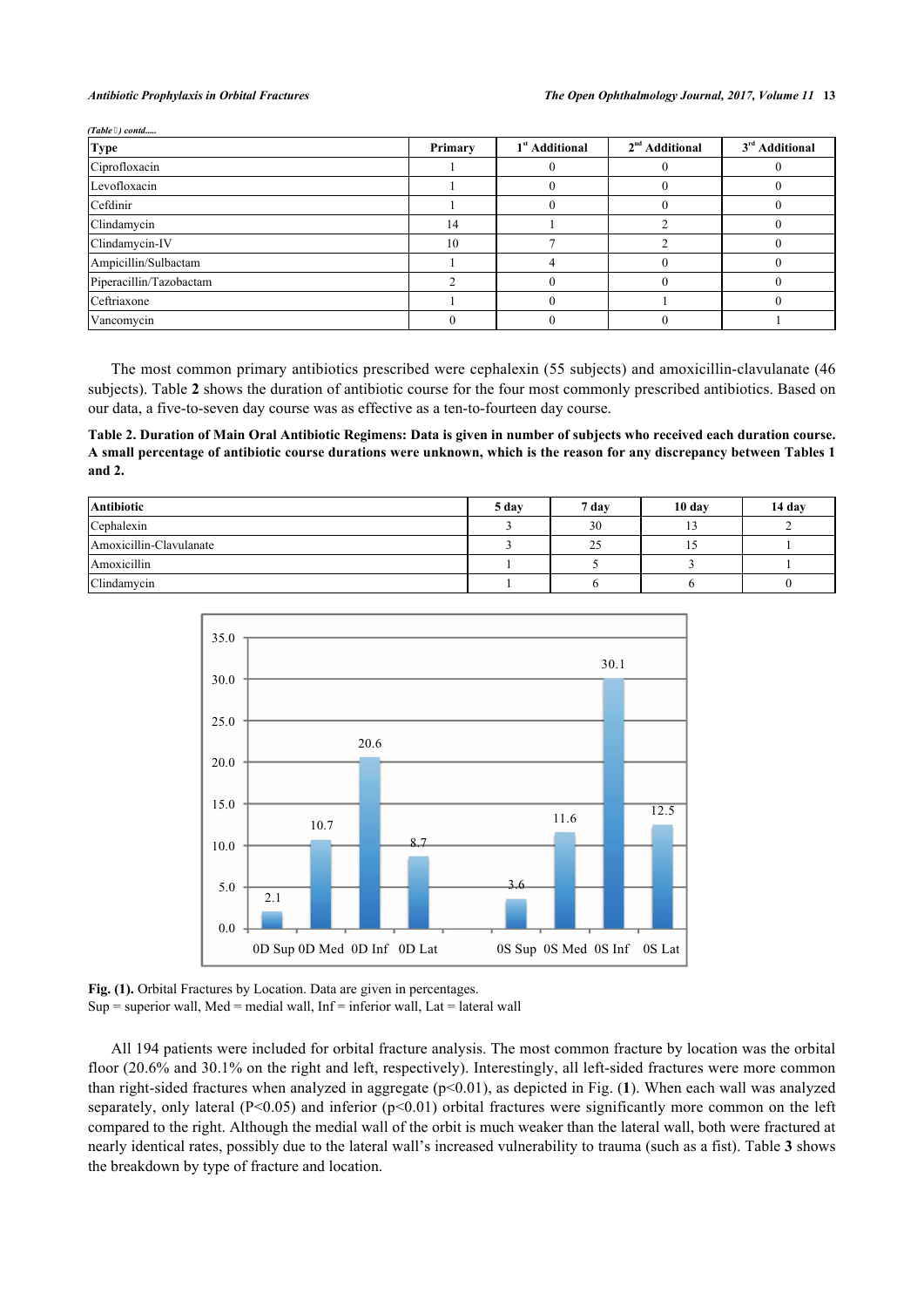| <b>Right Orbit</b>                                                                   | <b>Left Orbit</b> |         |  |  |
|--------------------------------------------------------------------------------------|-------------------|---------|--|--|
| <b>Inferior</b><br>Medial<br>Medial<br>Lateral<br><b>Superior</b><br><b>Superior</b> | <b>Inferior</b>   | Lateral |  |  |
| Unknown                                                                              |                   |         |  |  |
| Non-displaced<br>ר ו<br>12<br>15.                                                    | 33                | 16      |  |  |
| Displaced<br>16                                                                      | $\sim$<br>-∠ 1    | 10      |  |  |

**Table 3. Orbital Fracture classification. Data are given in numbers of fractures.**

<span id="page-3-0"></span>In addition to our retrospective study, we surveyed doctors from Ophthalmology, ENT, and Emergency Medicine about antibiotic use. Reported rates of antibiotic use ranged from 0-100%, with an average of 61%. Among specialties, Emergency Medicine reported the highest rate of antibiotic use (70%), while ENT and Ophthalmology had lower reported rates of use (52% and 42%, respectively). In addition, providers were asked how they determined to whom to give antibiotics, with responses shown in Fig. (**[2](#page-3-0)**).

**Comminuted** 1 1 10 38 15 3 11 45 16 **Total** 1 1 1 2 36 69 29 12 39 101 42



**Fig. (2).** Emergency medicine, Otolaryngology, and Ophthalmology doctors were surveyed, with results shown above for the question, "How do you decide which patients to give antibiotics to?" Numbers represent number of doctors who wrote in a given answer choice.

#### **DISCUSSION**

In 1991, Westfall *et al.* extrapolated from the general surgery literature that wounds involving preexisting infection would have an infection rate of 40% and thus recommended that antibiotic prophylaxis be used based on wound classification[[4](#page-5-3)]. Current guidelines have hardly improved and defer the use of prophylactic antibiotics to the prescribing physician [[5\]](#page-5-4), and a recent systematic review of antibiotics for perioperative facial fractures concluded use of antibiotics for upper facial fractures is not supported by literature [[6\]](#page-5-5). As our study shows, these lack of concrete guidelines leads to high rates of antibiotic use with 90% of patients receiving antibiotics, 25% receiving two antibiotics, and 7% receiving three different antibiotics solely for prophylaxis. This is exemplified in literature as studies recommend antibiotics are part of a conservative approach to managing non-operative fractures[[7](#page-5-6)]. Possible explanations for such high rates of use in absence of quality evidence include physician overestimation of antibiotic effectiveness, the desire to avoid litigation, and poor coordination among subspecialties. Patients with orbital trauma are treated by a variety of subspecialties including ophthalmology, otolaryngology, general surgery, and emergency medicine physicians. If communication is poor, each team may prescribe additional antibiotics due to a lack of awareness of what the other teams may have prescribed. Our survey data exemplifies this, as individual providers reported much lower rates of antibiotic use than the actual rate patients received.

Twenty patients in our study received no prophylactic antibiotics without consequence, and an additional two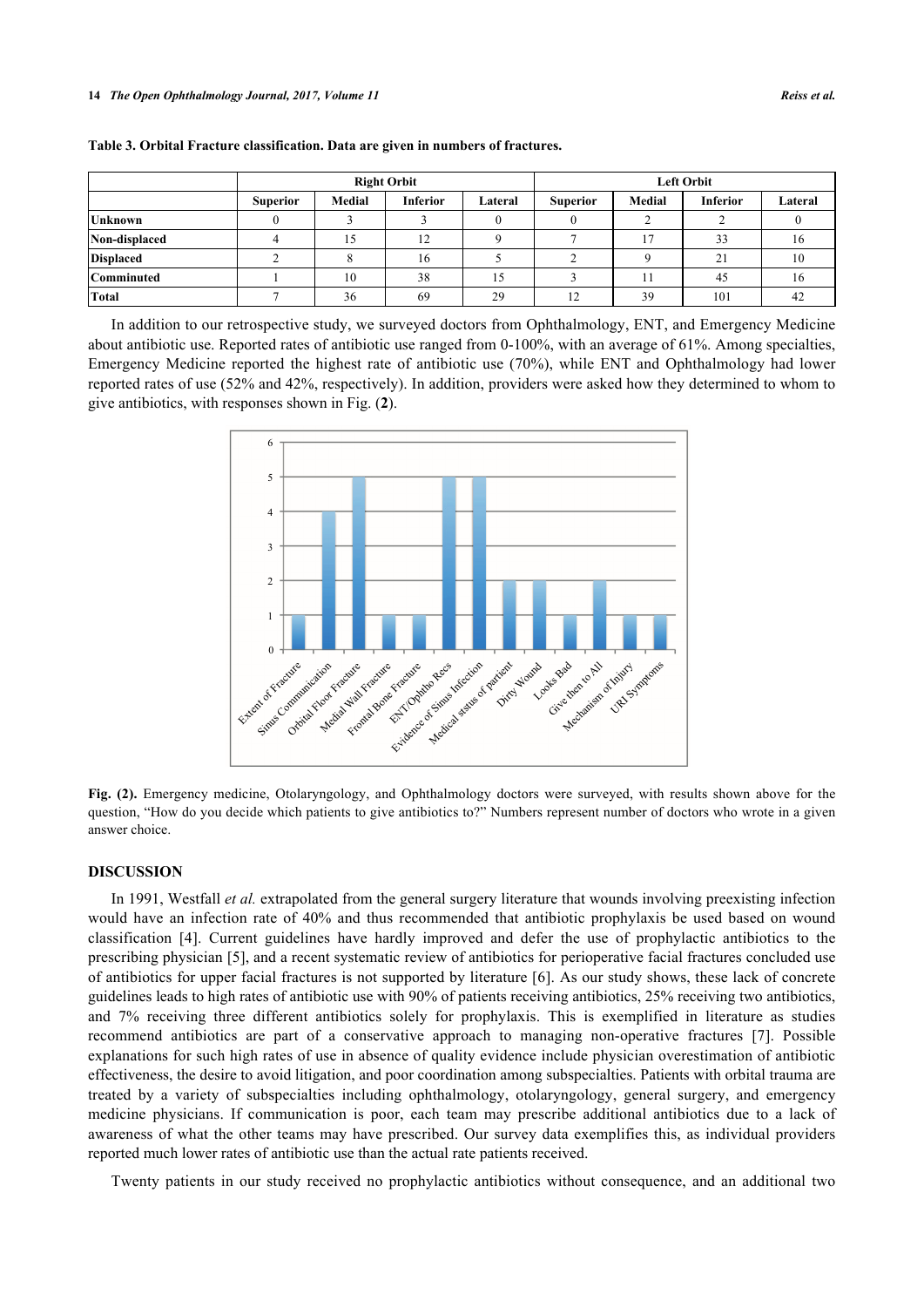patients received only one dose of oral antibiotics without consequence. Although these patients were less likely to receive steroids, there was no statistical difference in fracture complexity between those that did and did not receive antibiotics. Furthermore, there was no consequence to using cephalexin instead of stronger antibiotics such as amoxicillin-clavulanate or clindamycin, and shorter five-to-seven day courses were as effective as longer ten-tofourteen day courses.

As our survey revealed, in the absence of a treatment paradigm, current use of antibiotics is haphazard at best. The most common reasons for using antibiotics were evidence of sinus infection, ENT/Ophthalmology recommendations (which highlights the importance of developing treatment guidelines), and presence of a floor fracture. Based on published case reports since 1980, 6 out of 10 reported cases of post-traumatic cellulitis were associated with an upper respiratory infection [[8](#page-5-7) - [11](#page-5-8)]. At our hospital, this reason was one of the lowest reported for antibiotic use.

Since no cases of orbital infection were identified in our study, we were unable to calculate directly the effectiveness of prophylactic antibiotics, however, by extrapolating our study findings we were able to indirectly calculate them. In an Australian study from 2005, Ben Simon *et al.* reported on four cases of post-traumatic orbital infection out of 497 fractures, with a rate of infection of 0.8% [\[9](#page-5-9)]. Unfortunately, Ben Simon *et al.* did not report on the rate of antibiotic use in their study. With assumptions, though, one can calculate the boundaries of antibiotic effectiveness. Three of the four cases of infection in their study received antibiotics; if one assumes reasonable rates of antibiotic use, the number needed to treat (NNT) and the number of preventable infections in the US can be calculated as shown in Table **[4](#page-4-0)** [[8\]](#page-5-7). Based on these calculations, the maximum effectiveness of prophylactic antibiotics is a NNT of 75. Even with an assumption of maximal effectiveness, antibiotics fall short of FDA standards [[12\]](#page-5-10). It is possible, however, that antibiotics actually are harmful (with a number needed to harm of 198), meaning for nearly every 200 patients who were prescribed antibiotics, one infection was *caused.* This last calculation should be quite alarming: Antibiotics not only can be ineffective but also could be *harmful to patients.* Reasons for this may be due to impairment of normal host flora or selection for more resistant strains.

<span id="page-4-0"></span>**Table 4. Effectiveness of Antibiotics. NNT = number needed to treat. Based on the study by Ben Simon** *et al.***, assumptions were made about the percentage of patients that received antibiotics (far left column). If, for example, 90% of patients received antibiotics, the NNT was 75, and there were 1105 cases of preventable infection in the United States. If, however, only 60% of patients received antibiotics, antibiotics were actually harmful, and the Number Needed to Harm (NNH) was 198, with antibiotics causing an additional 414 infections per year.**

| % Given Atbx | <b>NTT</b> | <b>Preventable Infections in US</b> |
|--------------|------------|-------------------------------------|
| 90%          |            | 1105                                |
| 80%          | 398        | 207                                 |
| 75%          |            |                                     |
| 60%          | $-198$     | -414                                |

In summary, antibiotics use has become very common for prophylaxis of infection after orbital fracture without strong evidence to support their use. Our study highlights the importance of communication amongst specialties to prevent multiple agents being given to the same patient. Furthermore, it appears that for low risk patients (those without URI and not using steroids), antibiotics may be withheld; should antibiotics be prescribed, we recommend shorter five to seven day courses of cephalexin. More studies are needed to evaluate the role of antibiotic use after orbital fracture.

## **ETHICS APPROVAL AND CONSENT TO PARTICIPATE**

Not applicable.

#### **HUMAN AND ANIMAL RIGHTS**

No Animals/Humans were used for studies that are base of this research.

#### **CONSENT FOR PUBLICATION**

Not applicable.

### **CONFLICT OF INTEREST**

The authors confirm that this article content has no conflict of interest.